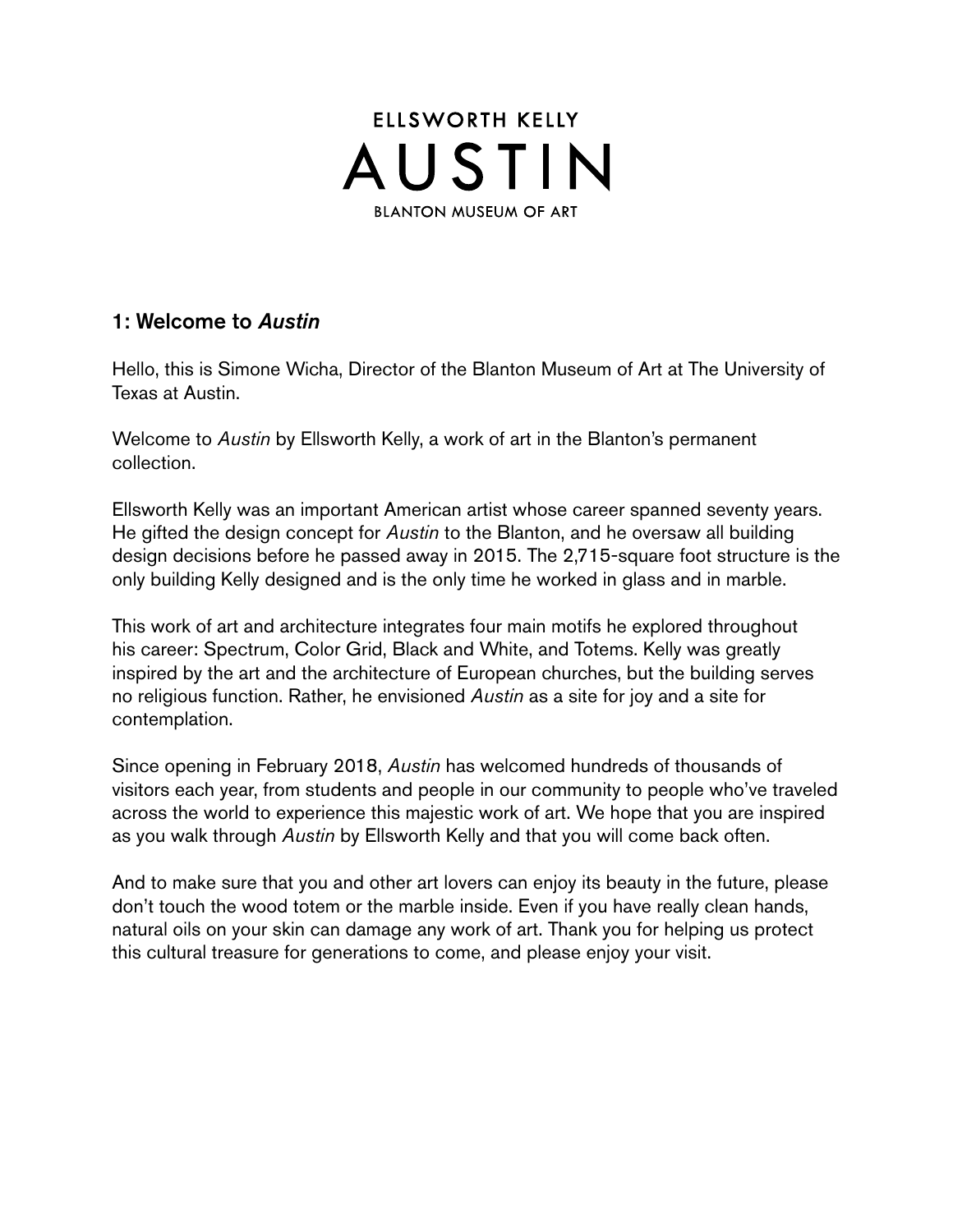

### 2: *Austin* Comes to Austin

Hello, this is Simone Wicha, Director of the Blanton Museum of Art at The University of Texas at Austin.

Ellsworth Kelly frst conceived of the building that would become *Austin* in 1987, when a patron in California asked the artist to design a chapel for his vineyard. The structure was never realized, but Kelly had conceptualized the work extensively through drawings and plans, and the structure you see now remains true to his original vision.

Kelly felt strongly that this major, unprecedented artistic statement must be stewarded, cared for, and available to a wide public. In the city of Austin, at the Blanton, Kelly found his site. He often titled his works after places to which they are connected, and this last great artwork is named for the city in which it stands.

Kelly's relationship with the Blanton began in 2012, when we started an in-depth exploration of the project. Over the course of two years and countless phone calls and visits to his studio in Spencertown, New York, we worked through the design with him. Though Kelly had drawings and two handmade models for the original commission from 30 years prior, his architectural renderings needed to be converted into construction documents. The process required resolving technical challenges inherent in creating a public building while remaining true to his artistic vision for all elements of the artwork including how to fabricate the first-ever Ellsworth Kelly windows and where to source the marble for his black and white panels. It took a large team of collaborators to navigate this, key among them Jack Shear, president of the Ellsworth Kelly Foundation.

Ultimately, Ellsworth made every aesthetic decision, from the scale, proportions, and orientation of the building to the type of exterior stone. On December 18, 2015, I called him to confirm the final details for the concept documents, which captured all of his decisions—in essence, it was our road map for what to build. I let him know that, with enthusiastic support from UT leadership—most especially former President Bill Powers—and several signifcant funders, construction for *Austin* was starting. Nine days later, Ellsworth passed away. Although Kelly never had the opportunity to walk through his masterpiece he knew, with certainty, that it would be realized and that it was being built exactly as he envisioned.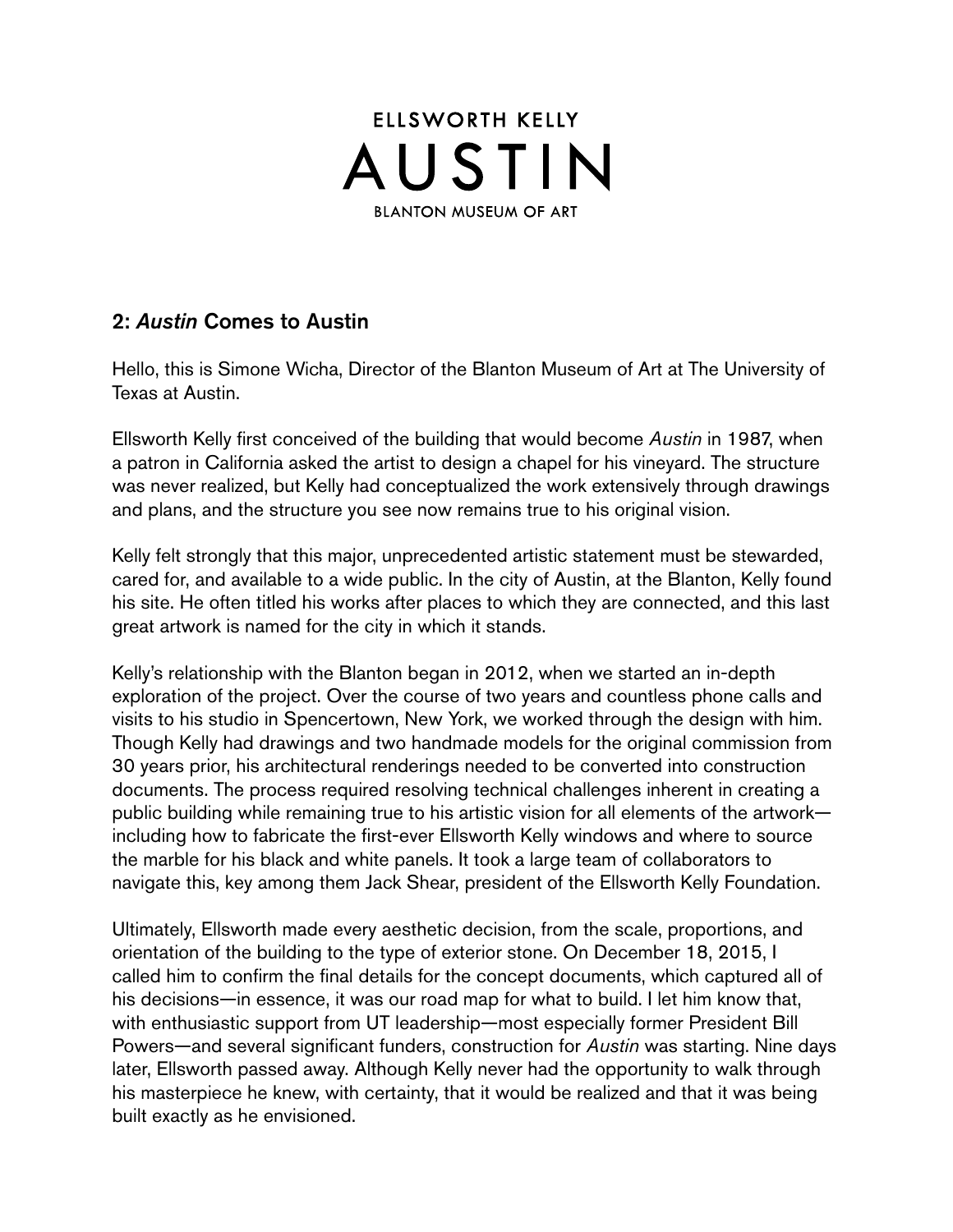

## 3: About Ellsworth Kelly

Hello, this is Carter E. Foster, Deputy Director for Curatorial Affairs at the Blanton Museum of Art.

Ellsworth Kelly was born in Newburgh, New York in 1923 and grew up in Pittsburgh and suburban New Jersey. After serving in the army during World War II, he studied studio art in Boston and then Paris, spending seven formative years in France—supported by the GI Bill.

In France, Kelly began to develop his artistic reputation, and when he returned to America in 1954, he moved to downtown Manhattan—settling in a place called Coenties Slip with an important group of fellow artists. Soon after, he began exhibiting at galleries and museums.

Today, Kelly is best known for his large-scale abstract painting and sculpture typifed by expansive geometric forms. His paintings often feature extraordinarily vibrant colors, either on their own or in striking combinations.

Although he is widely considered a pioneering abstract artist, Kelly's work is deeply rooted in nature and the observable world. Learning to birdwatch as a child helped him develop his keen sense of close looking.

An artistic breakthrough came to him as a young man in France, when he realized the fragments and details of things he noticed around him—even seemingly mundane ones—could become the subjects of his art. Thus, the shape of a window frame, the shadows cast on a wall, might inspire his composition for a painting or drawing.

Similarly, his building *Austin*—the only structure Kelly ever designed—is his distillation of his experiences visiting many chapels and churches in Europe, especially ones built in Romanesque and Gothic architectural styles.

Although Kelly was not religious, he did believe in the spiritual power of art. *Austin*  embodies this interest in art and spirituality and is the culmination of his exploration of form and color over the course of his seven-decade-long career.

After collaborating with the Blanton for several years and fnalizing the design for *Austin*, Ellsworth Kelly passed away in December 2015.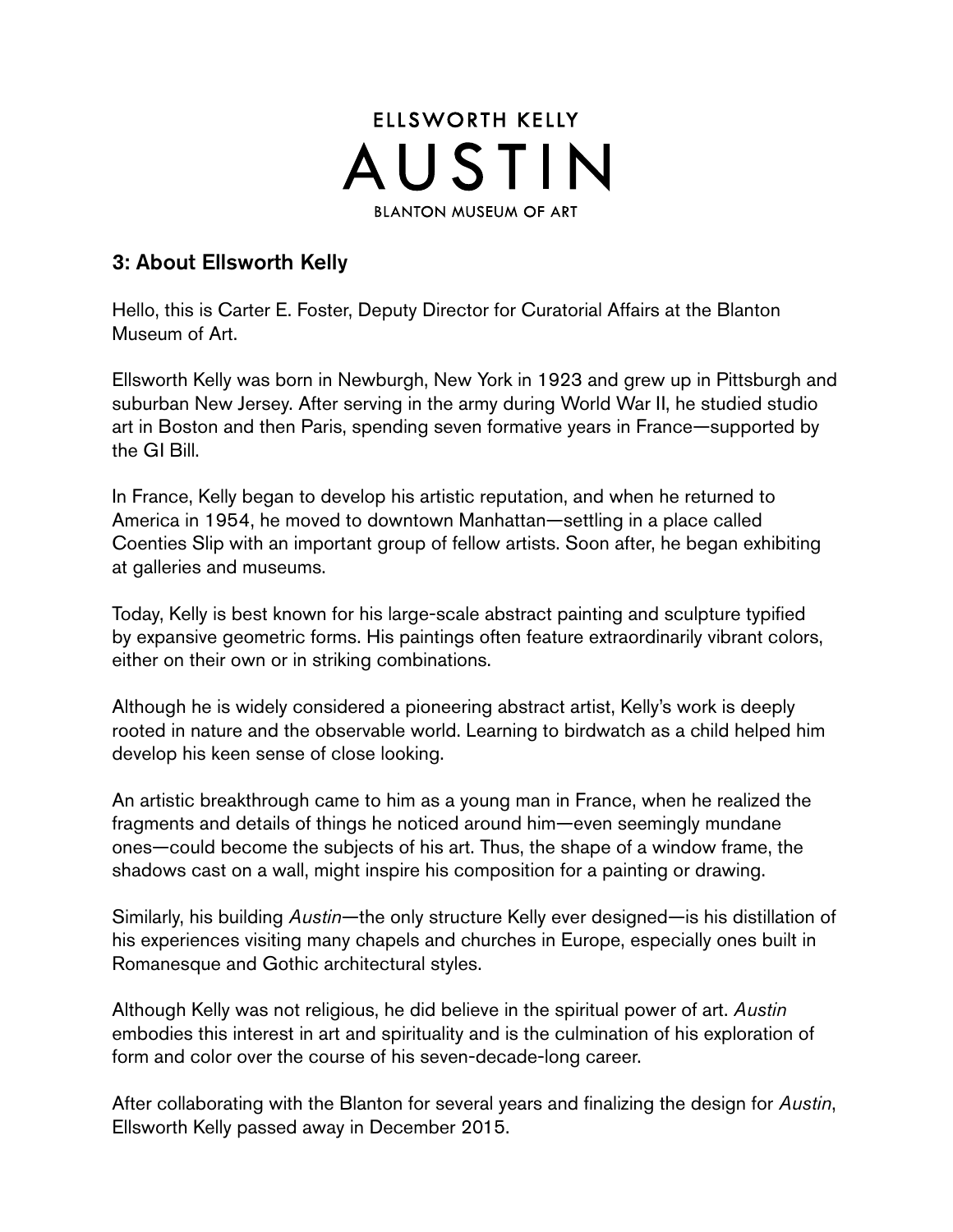

## 4: Ellsworth Kelly in Paris

Hello, I'm Christian Wurst, Curatorial Assistant to the Deputy Director for Curatorial Affairs at the Blanton Museum of Art.

I'd like to tell you about Ellsworth Kelly's time in France, which infuenced the creation of *Austin*.

In 1944, while serving in the U.S. Army, Ellsworth Kelly was deployed to Europe and visited Paris for the first time. Before the onset of World War II, the celebrated and historic capitol city had been home to a thriving array of innovative artists, and to manyincluding Kelly—it remained a cultural center and magnet when the war ended.

As a former soldier, the young artist was eligible for the financial support of the GI Bill, and he used this funding to return to Paris in 1948. He ended up staying in France nearly six years, enrolling in art school, but, more significantly, immersing himself in the rich culture the country offered, and educating himself about art and architectural history.

Kelly made lists of sites and monuments that interested him and especially sought out Romanesque architecture. He frequently visited libraries and museums and met prominent living artists such as Alexander Calder and Constantin Brâncuși.

In November 1949, Kelly noticed the shape of a window in its frame at a museum. He realized he could turn the shape into a work of art. It was a revelation he described like this—quote: *"From then on, painting as I had known, it was fnished for me. The new works were to be painting slash objects—unsigned, anonymous. Everywhere I looked, everything I saw became something to be made… It was a new freedom; there was no longer the need to compose."* End quote.

Kelly found his own artistic voice in France, and his experiences there, in which modern art crossed paths with history, stayed with him the rest of his life—culminating in the creation of *Austin*.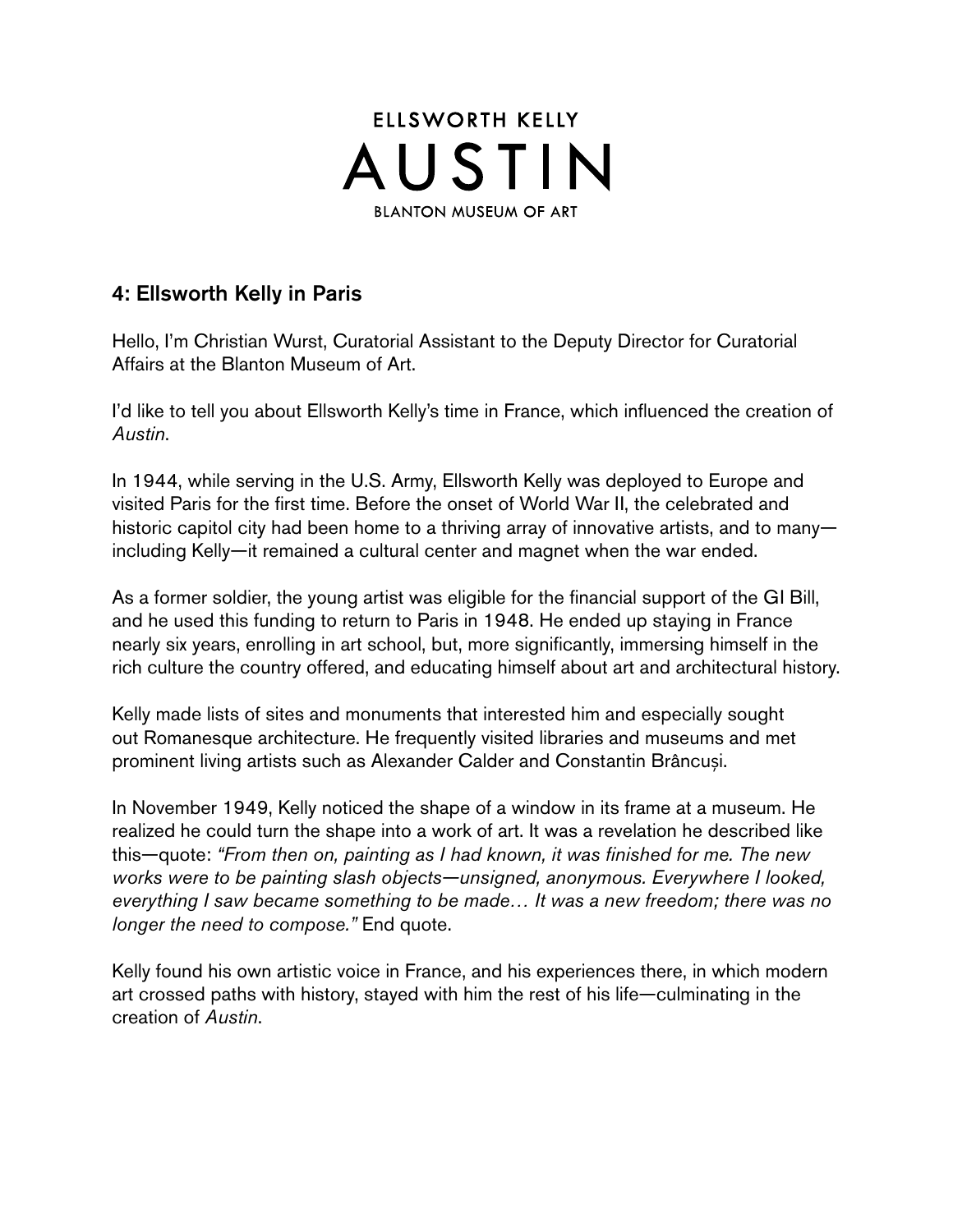

### 5: Planning and Constructing *Austin*

Hello, this is Kimberly Theel, Deputy Director of Operations at the Blanton Museum of Art.

*Austin* is unique in Ellsworth Kelly's body of work: it's his only building, and the only time in his career that he played the role of architect. His original designs for the structure now in the collection of the Blanton—are meticulous pencil drawings with detailed notes about proportions and dimensions. These had been translated into blueprints by architects back in the 1980s when the project was originally conceived. However, interpreting the artist's vision on a public university campus more than thirty years later required problem-solving and adjustments using current technology.

The Blanton hired Overland Partners, an architectural frm in San Antonio, to work with Kelly so that his ideas could be translated into a functional structure without compromising his art. In his original concept, he envisioned relatively thin walls of poured concrete and possibly a whitewashed, stucco exterior. However, in order to follow building code and accommodate for central Texas weather, the building needed systems for climate control, lighting, and security as well as a more durable exterior.

The solution was to create thicker walls and a light raft on the ceiling to both contain and conceal these systems. This meant that the height of the building changed from 25 feet to just over 28, a change that pleased the artist because it gave the front windows more space. He also decided to increase the structure's length from 25 to 33 feet, because he wanted a longer central aisle. In consultation with Overland, Kelly also decided he wanted a stone exterior, taking inspiration from the Romanesque buildings in France that he had visited in his youth.

In October 2015, the Blanton broke ground for *Austin*, which was built by the Texasbased Linbeck Group. The building opened to the public on February 18, 2018. Kelly had literally signed off on every detail and material, and though he did not live to see *Austin* completed, he knew exactly what it would look like.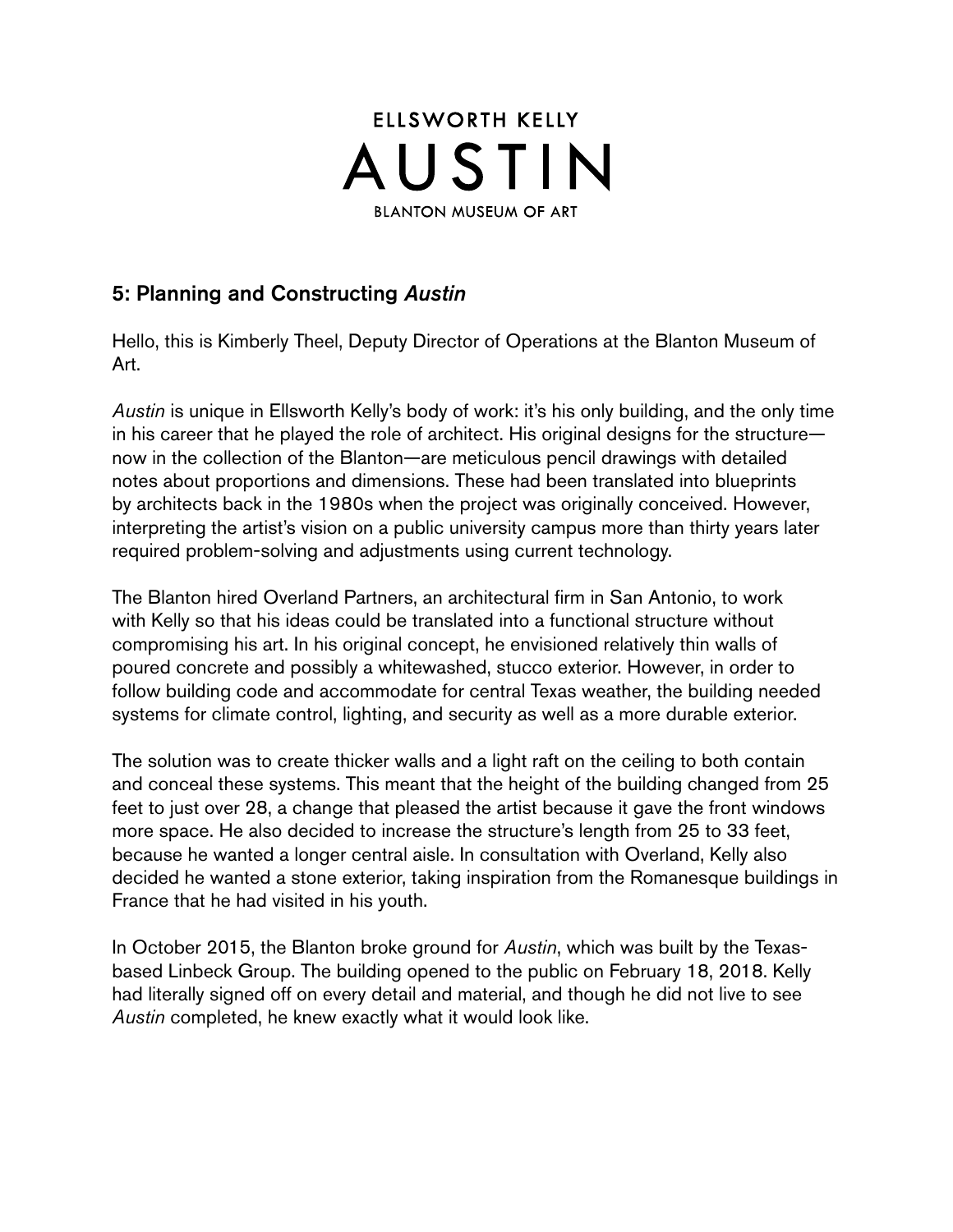

# 6: Exterior Stone

Hello, this is Ray Williams, Director of Education at the Blanton Museum of Art.

When Ellsworth Kelly was thinking about how to create an exterior for *Austin* that would work in the Texas climate, he turned to books on Romanesque and Medieval stone architecture from his personal library for inspiration. One quality he admired in these structures was the nonregularity of the stone—the somewhat random, organic quality of individual placement created because numerous anonymous masons worked on these buildings over many decades.

To achieve the aesthetic that Kelly desired, the architects of Overland Partners designed individual stone panels with nine different widths and three different heights. A computer program determined random sequencing for each stone so that every piece would have a unique placement in the overall coursing.

Kelly had used chance as a compositional tool early on in his career, and he loved the effect it created for the stone courses of *Austin*. For the stones themselves, Kelly chose a grey limestone from the Bateig quarry in Alicante, Spain. Each stone had to be individually cut, numbered, and precisely finished in order to fit together within the metal framework that would hold them all in place. The cutting was especially tricky for the curved surfaces of the barrel vaults. In all, 1,569 stone panels make up the exterior of *Austin*.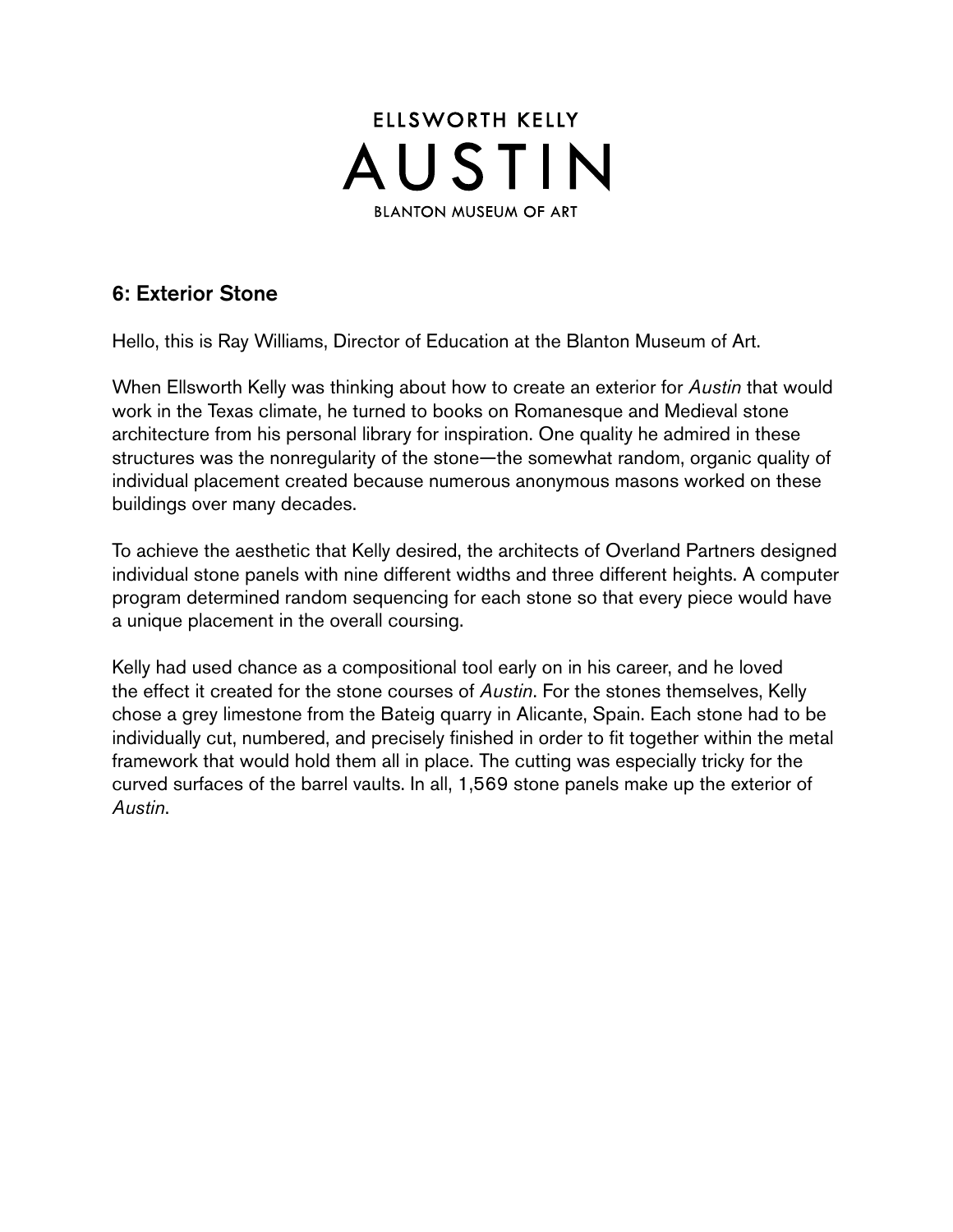

# 7: Totems

Hello, I'm Veronica Roberts, Curator of Modern and Contemporary Art at the Blanton Museum of Art.

When you enter *Austin* by Ellsworth Kelly, your eyes are drawn to a soaring, emphatically vertical, eighteen-foot-high sculpture made of California redwood. The artist first explored this type of shape in 1974, calling the series "Curves," but he later began referring to these sculptures as "Totems." All of them refect two segments of an imaginary circle deployed to create a tapering form that either swells outward or gently compresses inward.

*Austin's* Totem curves inward in a concave fashion, and were we to measure the imaginary circle whose segments form the work, it would have a radius of about 257 feet. For Kelly, using curves allows—quote: "the eye to move fast over the sculpture, to experience a sensation of speed." Unquote. He loved the idea of the speed of looking at the form combined with the slowness suggested by the very old age of the wood itself. Likely hundreds of years old, the tree's age is revealed in the beautiful lines of its dense woodgrain.

The sculpture was fabricated from a huge redwood log salvaged from the bottom of a Northern California riverbed. The log had been cut down in the nineteenth century at the height of the timber industry. Kelly worked with the same fabricator, Peter Carlson, for many years, and Carlson's company oversaw the milling of the wood into its current shape, which was done on a gantry mill —a robust machine capable of working on a large scale with precision within thousandths of an inch.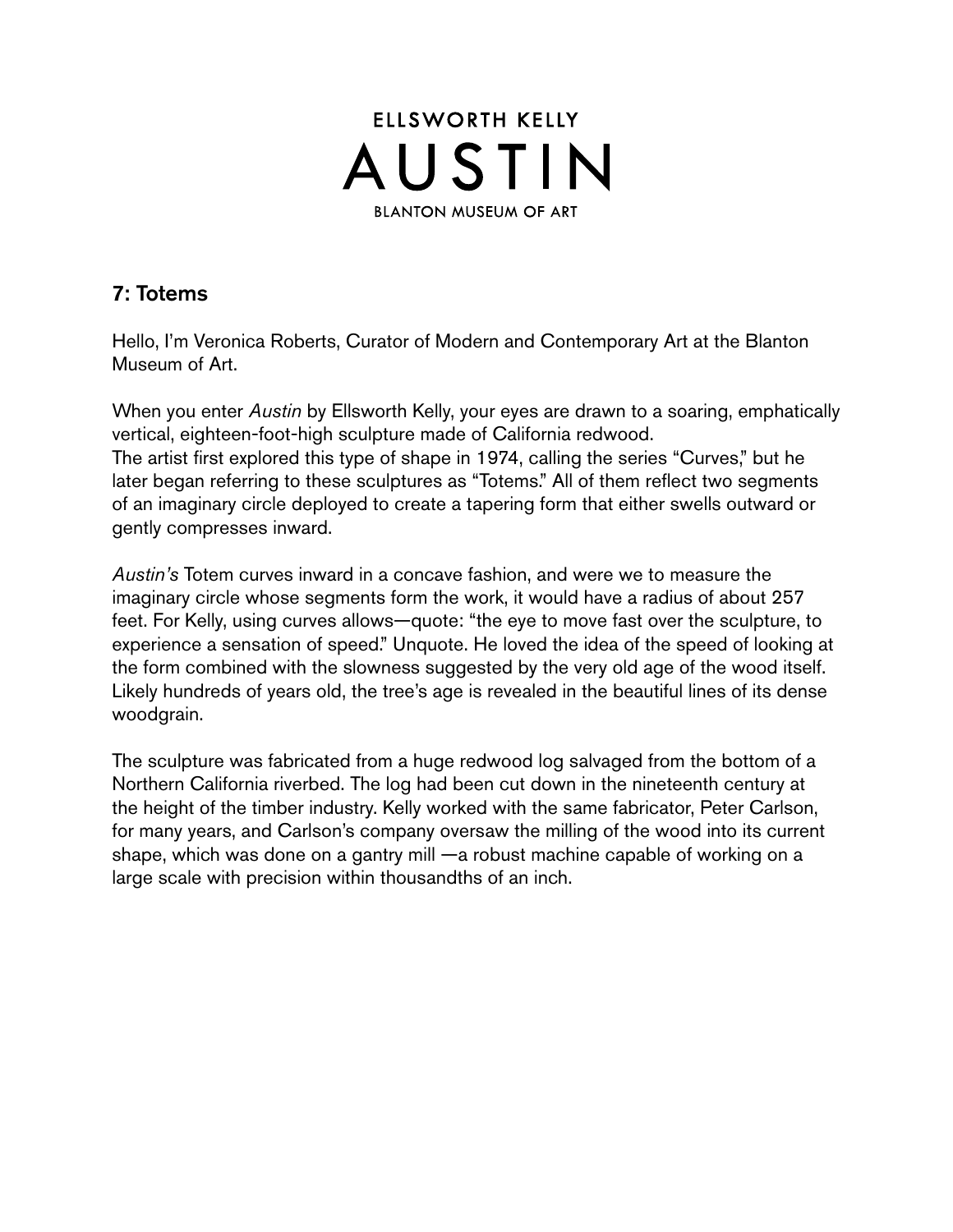

#### 8: Windows and Stained Glass

Hello, this is Carlotta Stankiewicz, Director of Marketing and Communications at the Blanton Museum of Art.

The three stained-glass window compositions on the front and side façades of *Austin*  are among its most impressive technical feats. Ellsworth Kelly had never worked in glass before, but the windows were integral to the building's concept from the beginning and are one of its strongest links to art history, since stained glass is closely associated with Medieval European architecture.

To create the windows, Kelly worked with a company that specializes in architectural glass, Franz Mayer of Munich, Germany. Ellsworth and Michael Mayer, the head of the company, both knew that hand-blown glass was the right material because of its historical associations and the beautiful textures inherent to the process of creating it.

Master glass blowers literally blow a tube from a blob of molten glass, which they must constantly rotate in order to create the shape. The tube is then cut and fattened in a kiln to create a single sheet of glass. The size of the sheet is limited, literally, by how much weight the glassblower can bear as they turn the molten material.

Colors are created through complex chemical reactions using metal oxides added to the molten glass. The process of refining the colors for each window was a long one with Ellsworth, who was sent dozens of samples. He would line up and layer the samples in one of his garage windows, in essence mixing the colors himself through the layering of different hues.

Because of the thickness of the walls of *Austin*, Ellsworth wanted the glass panes to be fush with both the interior and exterior walls. As a result, Mayer created two sandwiches of glass for each side of the wall, with space in between flled with inert gas. Thus, each individual color you see when looking at one of the windows is actually made of four slightly different hues of that color that combine when light passes through them.